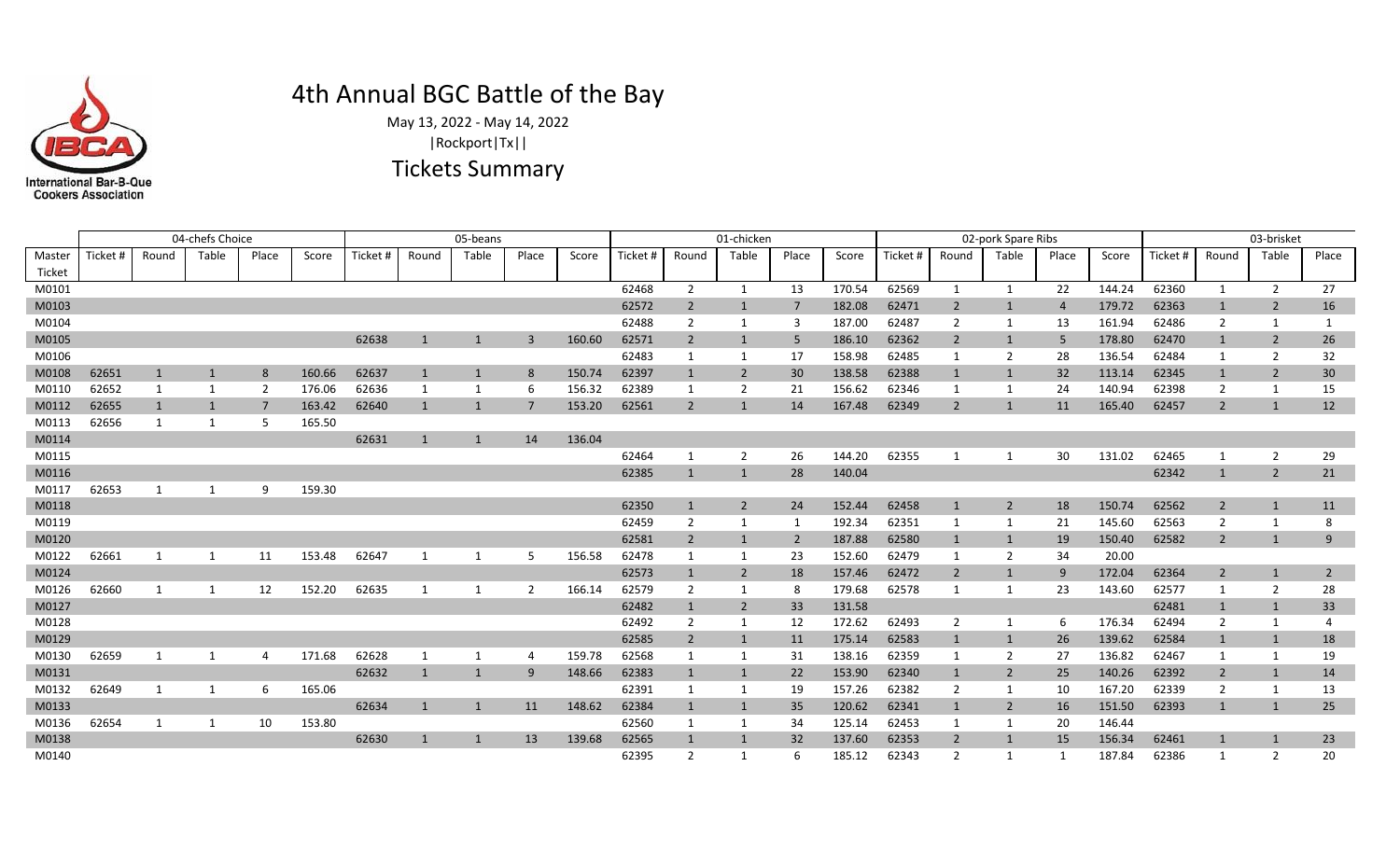|        | Overall        |        |        |
|--------|----------------|--------|--------|
| Score  | Place          | Score  | Master |
|        |                |        | Ticket |
| 138.70 | 21             | 453.48 | M0101  |
| 153.52 | $\overline{7}$ | 515.32 | M0103  |
| 193.72 | $\mathbf{1}$   | 542.66 | M0104  |
| 139.66 | 10             | 504.56 | M0105  |
| 126.00 | 27             | 421.52 | M0106  |
| 131.28 | 31             | 383.00 | M0108  |
| 155.14 | 22             | 452.70 | M0110  |
| 159.30 | 11             | 492.18 | M0112  |
|        | 36             |        | M0113  |
|        | 37             |        | M0114  |
| 133.26 | 30             | 408.48 | M0115  |
| 146.94 | 32             | 286.98 | M0116  |
|        | 38             |        | M0117  |
| 159.84 | 18             | 463.02 | M0118  |
| 166.68 | 9              | 504.62 | M0119  |
| 166.60 | 8              | 504.88 | M0120  |
|        | 34             | 172.60 | M0122  |
| 190.46 | 6              | 519.96 | M0124  |
| 137.68 | 19             | 460.96 | M0126  |
| 20.00  | 35             | 151.58 | M0127  |
| 173.78 | 4              | 522.74 | M0128  |
| 152.94 | 17             | 467.70 | M0129  |
| 151.08 | 26             | 426.06 | M0130  |
| 155.54 | 23             | 449.70 | M0131  |
| 157.48 | 16             | 481.94 | M0132  |
| 142.08 | 29             | 414.20 | M0133  |
|        | 33             | 271.58 | M0136  |
| 144.92 | 25             | 438.86 | M0138  |
| 149.26 | 5              | 522.22 | M0140  |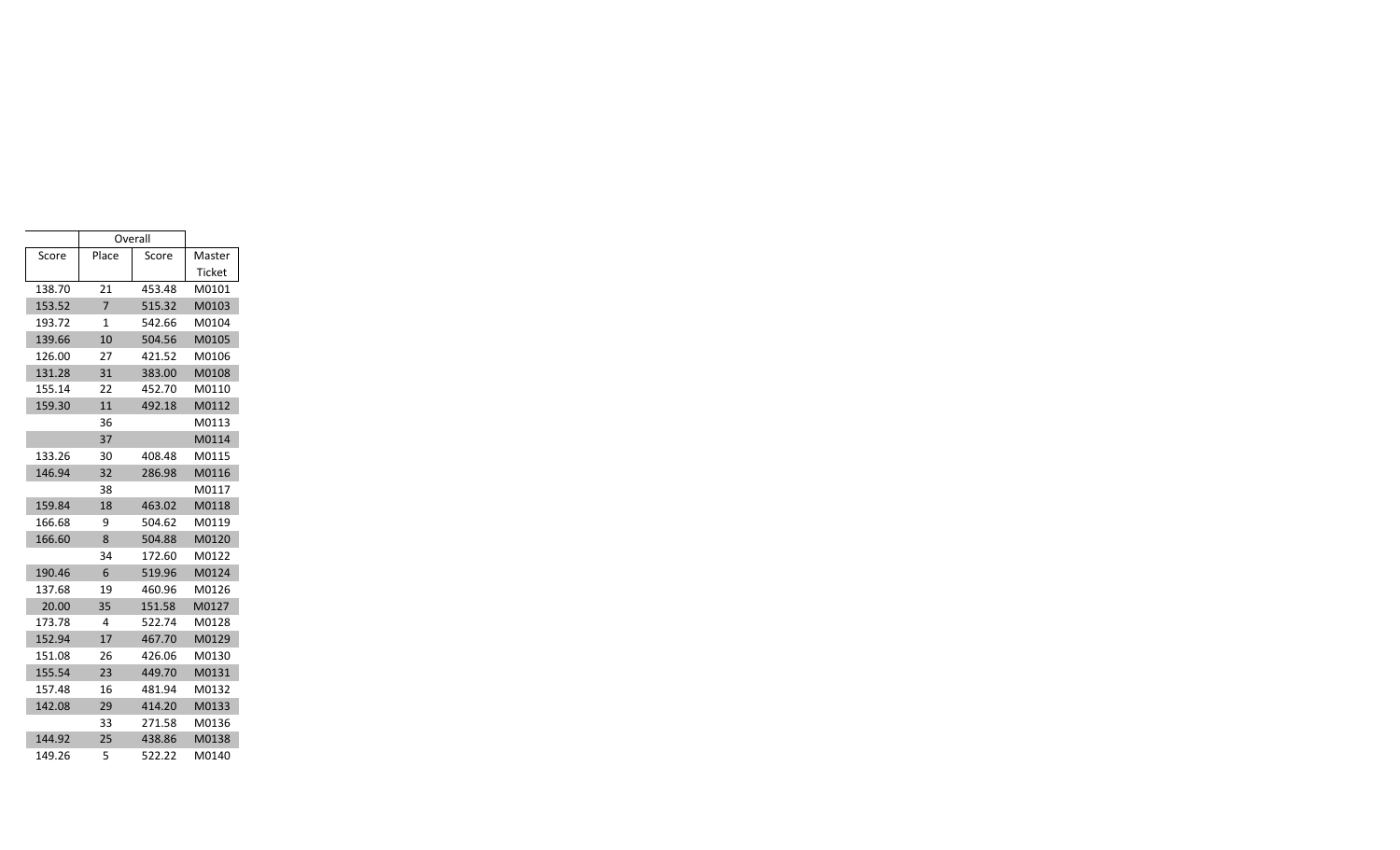

## 4th Annual BGC Battle of the Bay

May 13, 2022 - May 14, 2022 Tickets Summary |Rockport|Tx||

|            |          |        | 04-chefs Choice |       |       |          |        | 05-beans |       |       |          | 01-chicken |        |       |  |
|------------|----------|--------|-----------------|-------|-------|----------|--------|----------|-------|-------|----------|------------|--------|-------|--|
| Master     | Ticket # | Round  | Table           | Place | Score | Ticket # | Round  | Table    | Place | Score | Ticket # | Round      | Table  | Place |  |
| Ticket     |          |        |                 |       |       |          |        |          |       |       |          |            |        |       |  |
| M0141      |          |        |                 |       |       |          |        |          |       |       | 62564    | -          | ∠      | 20    |  |
| M0142      |          |        |                 |       |       |          |        |          |       |       | 62570    |            |        | 15    |  |
| M0143      |          |        |                 |       |       |          |        |          |       |       | 62347    |            |        | 10    |  |
| . <u>.</u> | -----    | $\sim$ | $\sim$          |       | ----- | -----    | $\sim$ | $\sim$   | .     | .     | -----    |            | $\sim$ | $-$   |  |

|        |          |       | 04-chefs Choice |       |        | 05-beans |       |       |       |        | 01-chicken |       |       |                 | 02-pork Spare Ribs |          |       |       | 03-brisket |        |          |       |       |                 |
|--------|----------|-------|-----------------|-------|--------|----------|-------|-------|-------|--------|------------|-------|-------|-----------------|--------------------|----------|-------|-------|------------|--------|----------|-------|-------|-----------------|
| Master | Ticket # | Round | Table           | Place | Score  | Ticket + | Round | Table | Place | Score  | Ticket #   | Round | Table | Place           | Score              | Ticket # | Round | Table | Place      | Score  | Ticket # | Round | Table | Place           |
| Ticket |          |       |                 |       |        |          |       |       |       |        |            |       |       |                 |                    |          |       |       |            |        |          |       |       |                 |
| M0141  |          |       |                 |       |        |          |       |       |       |        | 62564      |       |       | 20              | 156.76             | 62352    |       |       | 12         | 165.34 | 62460    |       |       | $\mathbf b$     |
| M0142  |          |       |                 |       |        |          |       |       |       |        | 62570      |       |       | 15              | 166.54             | 62469    |       |       | 8          | 172.22 | 62361    |       |       |                 |
| M0143  |          |       |                 |       |        |          |       |       |       |        | 62347      |       |       | 10              | 176.26             | 62452    |       |       | 29         | 131.64 | 62399    |       |       | 22              |
| M0145  | 62650    |       |                 |       | 177.52 | 62633    |       |       | 12    | 145.54 | 62387      |       |       | 27              | 141.38             | 62344    |       |       | 14         | 156.86 | 62396    |       |       |                 |
| M0150  |          |       |                 |       |        | 62641    |       |       |       | 168.92 | 62473      |       |       | 16 <sup>°</sup> | 161.50             | 62366    |       |       | 31         | 127.54 | 62574    |       |       | 31              |
| M0151  |          |       |                 |       |        |          |       |       |       |        | 62489      |       |       | 29              | 140.02             | 62491    |       |       |            | 173.22 | 62490    |       |       |                 |
| M0153  | 62657    |       |                 |       | 171.98 | 62629    |       |       | 10    | 148.62 | 62462      |       |       | 25              | 152.22             | 62566    |       |       | 17         | 151.40 | 62354    |       |       | 24 <sup>1</sup> |
| M0155  |          |       |                 |       |        |          |       |       |       |        | 62356      |       |       |                 | 186.46             | 62466    |       |       |            | 181.46 | 62567    |       |       | 10              |
| M0159  |          |       |                 |       |        |          |       |       |       |        | 62474      |       |       |                 | 179.42             | 62367    |       |       |            | 185.18 | 62575    |       |       |                 |